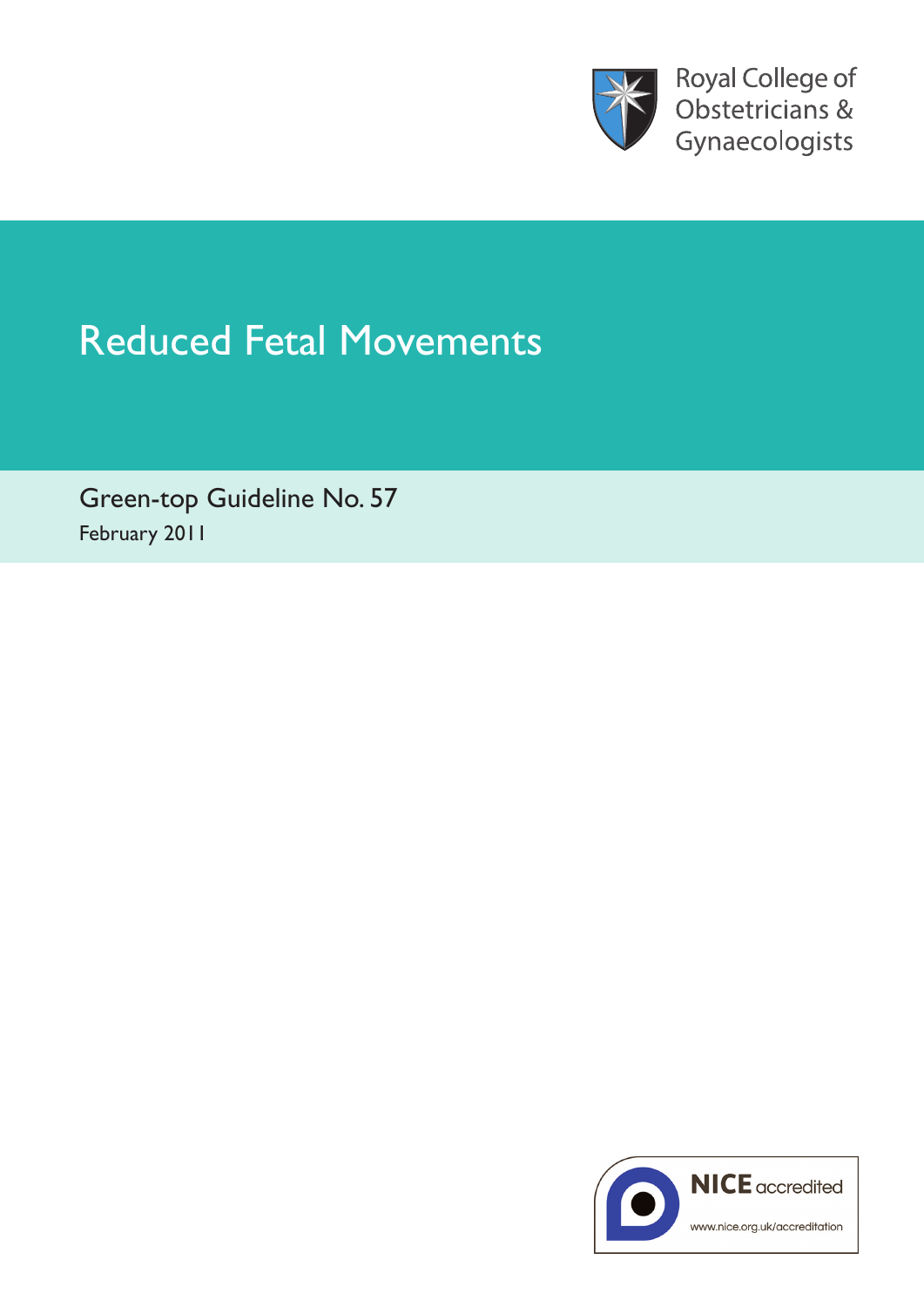# Reduced Fetal Movements

This is the first edition of this guideline.

#### **1. Purpose and scope**

The purpose of this guideline is to provide advice to guide clinicians, based on the best evidence where available, regarding the management of women presenting with reduced fetal movements (RFM) during pregnancy.This guideline reviews the risk factors for RFM in pregnancy and factors influencing maternal perception. It provides recommendations as to how women presenting in both the community and hospital settings should be managed. This guideline excludes the management of RFM in multiple pregnancy.As is apparent from the low grading of the evidence for many of the recommendations, they have been developed to provide a broad practical guide for midwives and obstetricians in clinical practice. However, it is recognised that in individual women alternative approaches may be reasonable

#### *1.1 Population and setting*

Pregnant women in community or hospital settings reporting RFM in singleton pregnancies.

#### *1.2 Interventions to be studied*

Comparison of modalities to detect and manage women perceiving RFMs.

# **2. Background**

Maternal perception of fetal movement is one of the first signs of fetal life and is regarded as a manifestation of fetal wellbeing.<sup>1,2</sup> Movements are first perceived by the mother between 18 and 20 weeks of gestation and rapidly acquire a regular pattern. Fetal movements have been defined as any discrete kick, flutter, swish or roll.<sup>3</sup> A significant reduction or sudden alteration in fetal movement is a potentially important clinical sign. It has been suggested that reduced or absent fetal movements may be a warning sign of impending fetal death. Studies of fetal physiology using ultrasound have demonstrated an association between RFM and poor perinatal outcome.<sup>4,5</sup> The majority of women (55%) experiencing a stillbirth perceived a reduction in fetal movements prior to diagnosis. 6A number of studies of fetal deaths in Norway and the UK identified that an inappropriate response by clinicians to maternal perception of RFM was a common contributory factor in stillbirth.<sup>7,8</sup>

#### **3. Identification and assessment of evidence**

This guideline was developed in accordance with standard methodology for producing RCOG Green-top Guidelines.Medline,Pubmed,all EBM reviews (Cochrane CRCT,Cochrane Database of Systematic Reviews, Methodology register,ACP journal club, DARE, HTA, Maternity and Infant Care), EMBASE and TRIP were searched for relevant randomised controlled trials, systematic reviews and meta-analyses, cohort studies and case studies.The search was restricted to articles published between 1980 and November 2008.Search words included 'fetal activity', 'fetal movement + detection', 'reduced fetal movement', 'fetal cardiotocography','fetal heart auscultation'and'umbilical artery Doppler',including all relevant MeSH terms.The search was limited to humans and the English language.The National Library for Health and the National Guidelines Clearing House were also searched for relevant guidelines. Where possible, recommendations are based on available evidence; areas where evidence is lacking are annotated as good practice points (designated by a tick).

#### *3.1 Limitations of data used in this guideline*

Interpreting studies of women perceiving RFM is complicated by multiple definitions of normal and abnormal fetal movements (discussed in detail in section 5 of this guideline) and a paucity of large-scale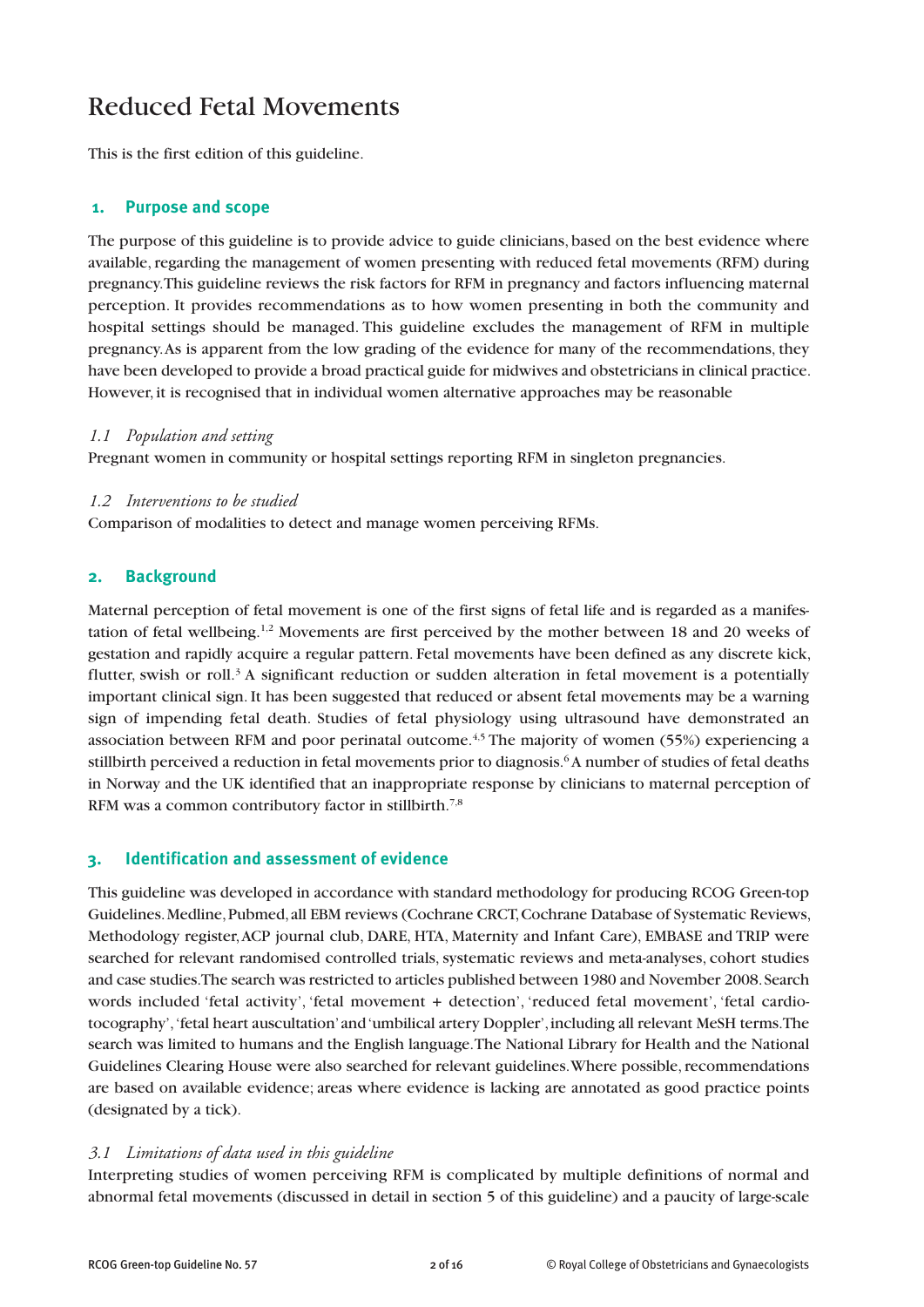(over 1000 participants) descriptive or intervention studies.There are no randomised controlled trials addressing the management of RFM.The main outcome of interest – stillbirth – is relatively uncommon and adequately powered studies of different management protocols would require large numbers of participants. Consequently, many studies have limitations in terms of definition of RFM and outcomes, ascertainment bias and selection bias.

# **4. What are considered normal fetal movements during pregnancy?**

**Most women are aware of fetal movements by 20 weeks of gestation.**

**Clinicians should be aware (and should advise women) that although fetal movements tend to plateau** at 32 weeks of gestation, there is no reduction in the frequency of fetal movements in the late third **trimester.**

Perceived fetal movements are defined as the maternal sensation of any discrete kick, flutter, swish or roll. $^3$ Such fetal activity provides an indication of the integrity of the central nervous and musculoskeletal systems.The normal fetus is active and capable of physical movement, and goes through periods of both rest and sleep.The majority of women perceive fetal movements and intuitively view their experience of fetal activity as normal.

From 18–20 weeks of gestation, most pregnant women become aware of fetal activity, although some multiparous women may perceive fetal movements as early as 16 weeks of gestation and some primiparous women may perceive movement much later than 20 weeks of gestation.<sup>1</sup> The number of spontaneous movements tends to increase until the 32nd week of pregnancy. 9–  $11$  From this stage of gestation, the frequency of fetal movements plateaus until the onset of labour; however, the type of fetal movement may change as pregnancy advances in the third trimester.<sup>9-13</sup> By term, the average number of generalised movements per hour is 31 (range  $16$ – 45),with the longest period between movements ranging from 50 to 75 minutes.Changes in the number and nature of fetal movements as the fetus matures are considered to be a reflection of the normal neurological development of the fetus.From as early as 20 weeks of gestation,fetal movements show diurnal changes.The afternoon and evening periods are periods of peak activity.<sup>14,15</sup> Fetal movements are usually absent during fetal 'sleep' cycles, which occur regularly throughout the day and night and usually last for 20–40 minutes. 5,16 These sleep cycles rarely exceed 90 minutes in the normal, healthy fetus. 16–18

Because of the paucity of robust epidemiological studies on fetal activity patterns and maternal perception of fetal activity in normal pregnancies, there is currently no universally agreed definition of RFM.

# **5. Are there factors which influence a woman's perception of this activity?**

Women should be advised of the need to be aware of fetal movements up to and including the onset of **labour and should report any decrease or cessation of fetal movements to their maternity unit.**

Fetal activity is influenced by a wide variety of factors.There is some evidence that women perceive most fetal movements when lying down, fewer when sitting and fewest while standing. <sup>15</sup> It is therefore not surprising that pregnant women who are busy and not concentrating on fetal activity often report a misperception of a reduction of fetal movements. 12,17 Johnson demonstrated that when attention is paid to fetal activity in a quiet room and careful recordings are made, fetal movements that were not previously perceived are often recognised clearly. 19,20

Prior to 28+0 weeks of gestation, an anteriorly positioned placenta may decrease a woman's perception of fetal movements. 21 Evidence level 2–

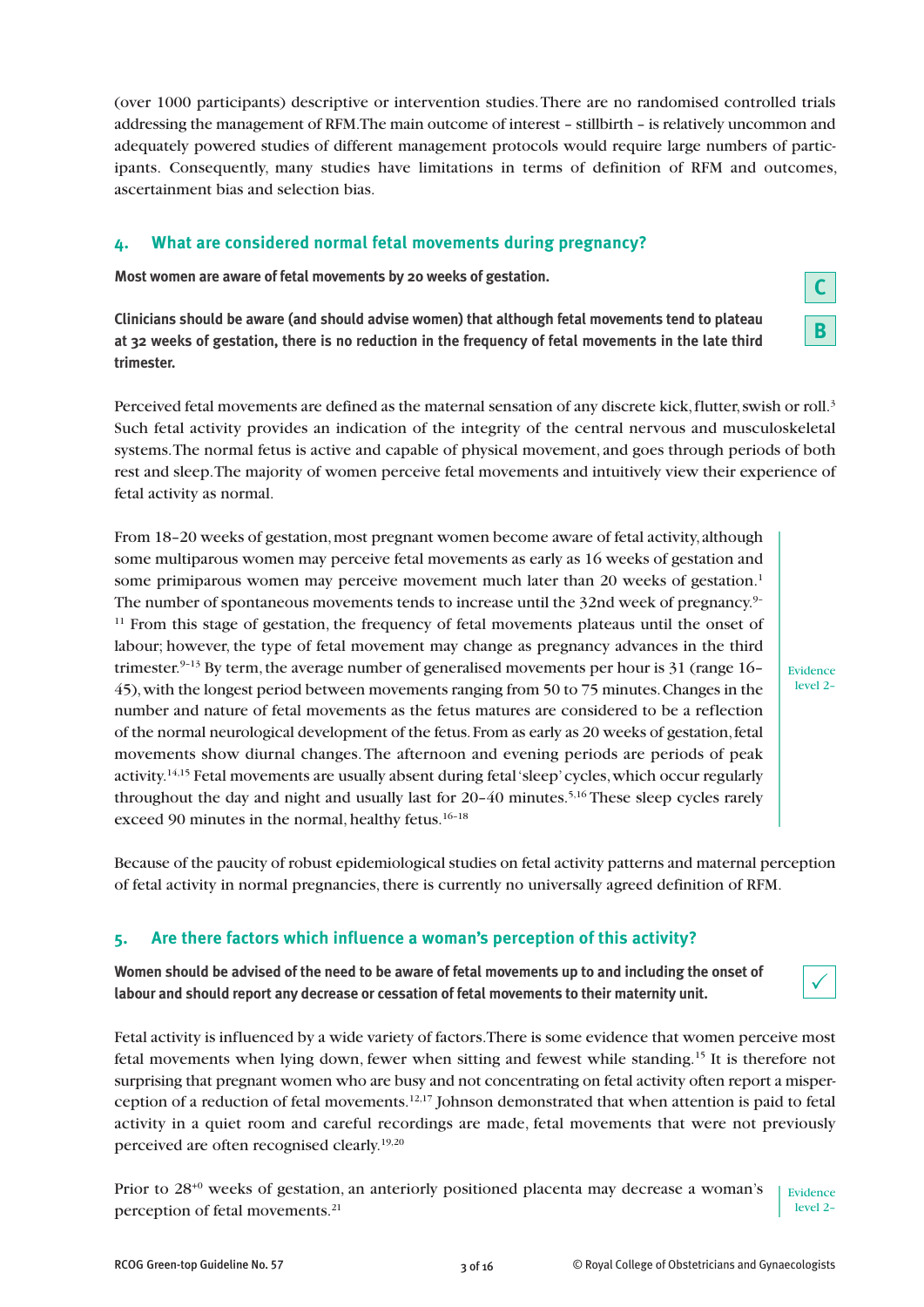Sedating drugs which cross the placenta such as alcohol, benzodiazepines, methadone and other opioids can have a transient effect on fetal movements. 22,23 Evidence level 3

Several observational studies have demonstrated an increase in fetal movements following the elevation of glucose concentration in maternal blood, although other studies refute these findings.<sup>24,25</sup> From 30 weeks of gestation onwards, the level of carbon dioxide in maternal blood influences fetal respiratory movements, and some authors report that cigarette smoking is associated with a decrease in fetal activity. 22,26,27

The administration of corticosteroids to enhance fetal lung maturation has been reported by some authors to decrease fetal movements and fetal heart rate variability detected by cardiotocography (CTG) over the 2 days following administration.<sup>28-30</sup>The pathophysiology of corticosteroid changes in fetal movement and fetal heart rate variability is still unclear and has not been definitely proven.<sup>28-31</sup> Evidence level 2-

Fetuses with major malformations are generally more likely to demonstrate reduced fetal activity.<sup>31</sup> However, normal or excessive fetal activity has been reported in anencephalic fetuses.<sup>32,33</sup> A lack of vigorous motion may relate to abnormalities of the central nervous system, muscular dysfunction or skeletal abnormalities. 34

Fetal presentation has no effect on perception of movement.<sup>35</sup>

Fetal position might influence maternal perception:80% of fetal spines lay anteriorly in women who were unable to perceive fetal movements despite being able to visualise them when an ultrasound scan was performed. 36

#### **6. How can fetal movements be assessed?**

**Fetal movements should be assessed by subjective maternal perception of fetal movements.**

Fetal movements are most commonly assessed by maternal perception alone. Studies on the correlation between maternal perception of fetal movements and fetal movements concurrently detected on ultrasound scans show wide variation, with correlation ranging from 37 to 88% and large body movements and those lasting more than  $7$  seconds most likely to be felt. $^{37-43}\mathrm{The}$ greatest number of fetal movements are noted when the mother is lying down,and the number appears to be greatest in the evening. <sup>12</sup> This may be an effect of concentrating on fetal movements.The difference in mean time to perceive 10 movements varied between 21 minutes for focused counting to 162 minutes with unfocused perception of fetal movements.<sup>4,17</sup>

Objective assessments of fetal movements use Doppler or real-time ultrasound to detect fetal movement.These studies report slightly increased sensitivity for fetal movements recorded by ultrasound, with 31.4–57.2% of all movements recorded compared with 30.8% for maternally perceived fetal movements.<sup>44,45</sup> However, the duration of recording is restricted to 20-30 minutes with the mother in a semi-recumbent position. There are no studies which have evaluated the use of longer periods of fetal movement counting by Doppler ultrasound or whether this method can detect fetuses at risk of stillbirth. Given the potential detection of false-positive signals from maternal abdominal wall movements such as coughing, this may not be a useful means to objectively measure fetal movements in all pregnant women. $^{46}$ 

Evidence level 2+

Evidence level 2–

Evidence level 2–

**C**

Evidence level 2–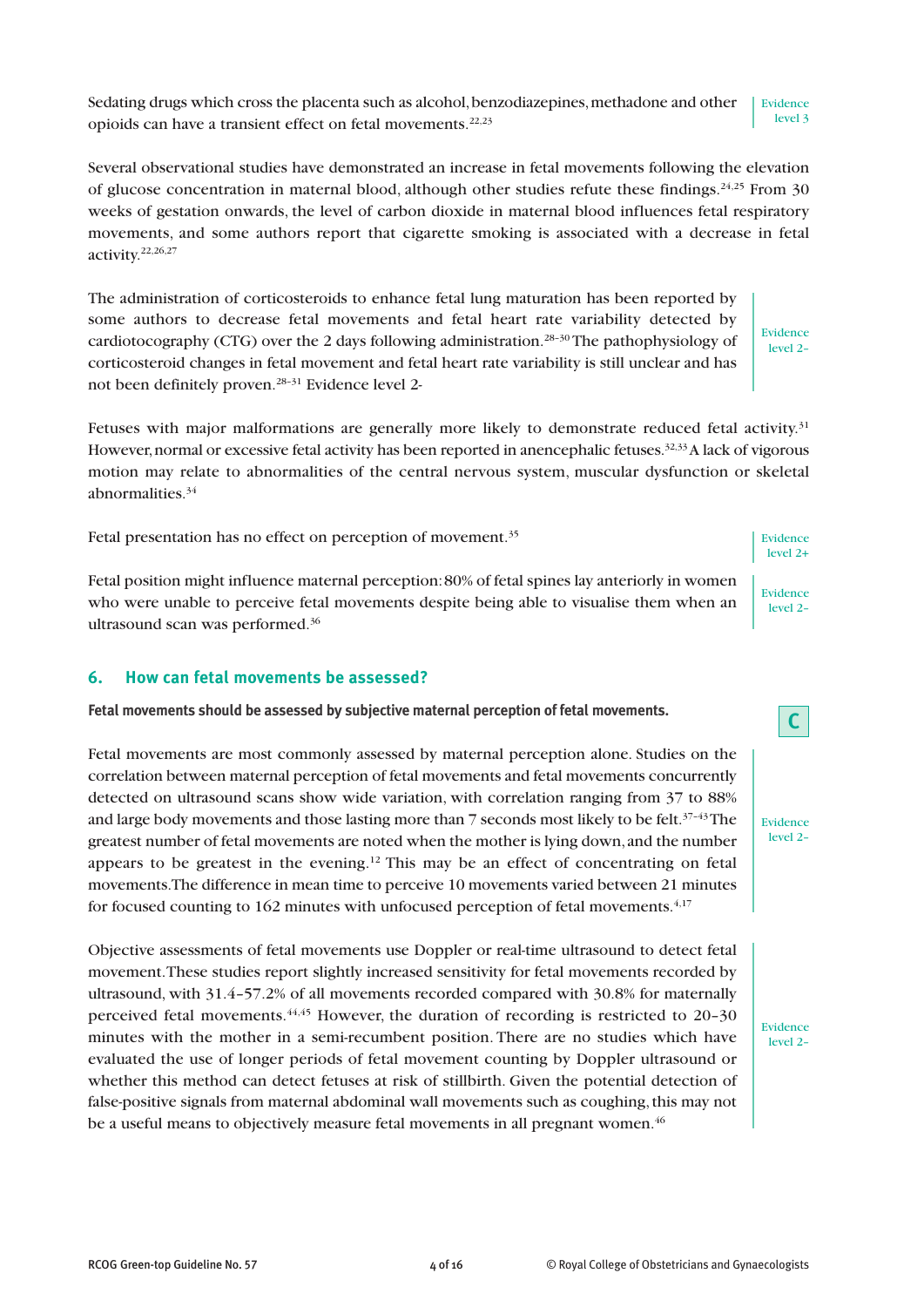# **7. Should fetal movements be counted routinely in a formal manner?**

**There is insufficient evidence to recommend formal fetal movement counting using specified alarm limits.**

**Women should be advised to be aware of their baby's individual pattern of movements. If they are concerned about a reduction in or cessation of fetal movements after 28+0 weeks of gestation,they should contact their maternity unit.**

**Women who are concerned about RFM should not wait until the next day for assessment of fetal wellbeing.**

**If women are unsure whether movements are reduced after 28+0 weeks of gestation, they should be** advised to lie on their left side and focus on fetal movements for 2 hours. If they do not feel 10 or more **discrete movements in 2 hours, they should contact their midwife or maternity unit immediately.**

**Clinicians should be aware that instructing women to monitorfetal movements is potentially associated with increased maternal anxiety.**

Formal fetal movement counting relies on a woman counting fetal movements and,if she perceives fewer movements than a specified alarm limit, contacting her care provider.There are a number of problems with this strategy. First, there is a wide range of 'normal' fetal movements, leading to wide variability among mothers. Second, the most frequently used alarm limit was developed in high-risk patients who counted fetal movements while hospital inpatients;therefore,these observations may not be applicable to a general population. <sup>47</sup> Ideally, an alarm limit would be developed using the whole obstetric population and then be proved to reduce stillbirth rates in a prospective study.<sup>48</sup>

There have been five studies evaluating maternal assessment of fetal movements. Grant et al. published a multicentre study randomising women (n=68 654) to counting fetal movements using the count-to-ten chart or a non-counting group.These groups were contaminated as women in the non-counting group were also instructed to count fetal movements if they were deemed high risk. <sup>4</sup> There was no reduction in perinatal mortality in the group randomised to counting fetal movements, although the number of women presenting initially with a live fetus that was subsequently stillborn was greater in the counting cohort (11 versus six).The study's authors acknowledged that these intrauterine deaths may have been preventable, resulting from false reassurance from CTG and clinical error. Importantly, the perinatal mortality rate for the whole study population fell to 2.9 per 1000 compared with 4.0 per 1000 reported prior to the study, suggesting that participation in the trial may have been beneficial (the Hawthorne effect). 49

In a smaller randomised trial ( $n=2250$ ), patients were randomised to focus on fetal movements for 2 hours three times a week or given no information. 3There were eight intrauterine deaths, all in the control group, leading to a significant decrease in perinatal mortality in women who formally counted fetal movements.Over 75% of this study population were classified as high risk.

Moore and Piacquadio used a retrospective case-control design.<sup>17</sup> In a period when women counted fetal movements for 2 hours a day but were not given any alarm limits, the perinatal mortality rate was 8.7 per 1000 (n=2519).The study was then extended to 5758 women who were instructed to present for further investigation if they had not felt 10 movements after 2 hours of focused counting.<sup>50</sup> During this period the perinatal mortality rate was 3.6 per 1000. This extension of the study was associated with increased hospital attendances, rates of induction of labour (7.9% versus 4.4%) and emergency caesarean birth for fetal distress (2.4% versus 0.8%).

Evidence level 2–

**B**

**C**

 $\checkmark$ 

**C**

**B**

Evidence level 2+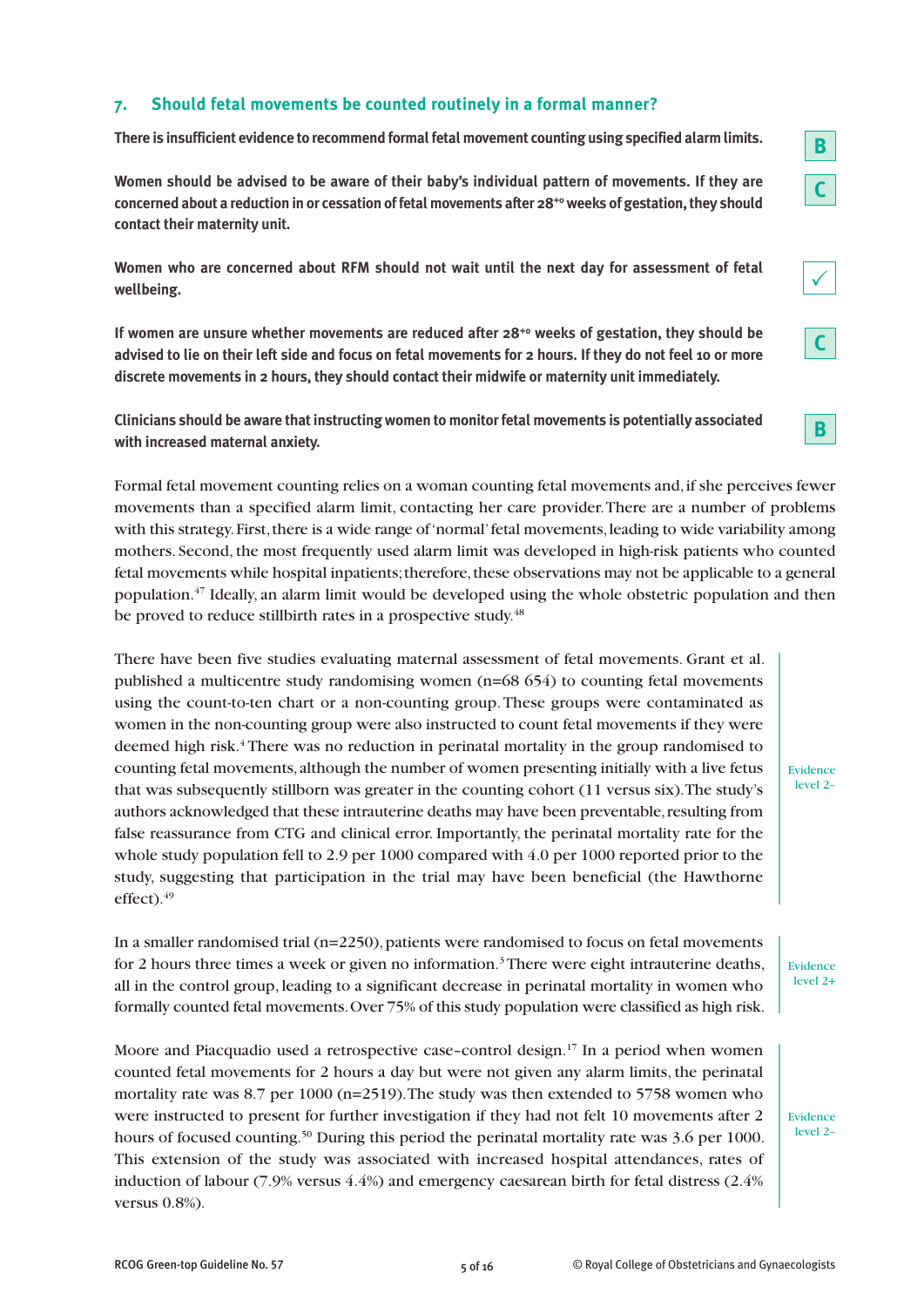Westgate and Jamieson compared the rates of stillbirth before and after the introduction of the count-to-ten charts in New Zealand. 51They describe a significant reduction in the stillbirth rate from 10.8 to 8.2 per 1000 total births.Other service improvements introduced over this period may also have had an impact on the perinatal mortality rate.

In Norway,a comparison was made between the incidence of stillbirth before and after women were given written information about decreased fetal movements and a standard protocol for the management of RFM was introduced.<sup>52</sup> The incidence of stillbirth fell from 3.0 to 2.0 per 1000 during the intervention period. In women perceiving RFM, the rate dropped from 42 to 24 per 1000.

While normal perception of fetal movements is associated with a positive effect on maternal– fetal attachment, 52,53 the effect of monitoring fetal movements is equivocal. Two studies (including one randomised controlled trial) reported no adverse effects. 54,55A small retrospective cohort found that 23% of women reported anxiety and a further 16% felt that monitoring fetal movements was useless and a nuisance. <sup>56</sup> Perception of RFM itself is associated with increased maternal anxiety. 57,58 Clinicians should be aware that the risk of stillbirth (in the absence of congenital anomaly) in the UK is less than one in 250 births.Any study of the utility of fetal movements as a screening test must take account of the potentially deleterious effects of maternal stress and anxiety.

# **8. What is the optimal management of women with RFM?**

The initial goal of antenatal fetal surveillance in cases of RFM is to exclude fetal death. Subsequent to this, the aim is to exclude fetal compromise and to identify pregnancies at risk of adverse pregnancy outcome while avoiding unnecessary interventions. A large cross-sectional survey revealed wide variations in knowledge and practice among both obstetricians and midwives with regard to management of women presenting with RFM.Although most clinicians recognised the association with fetal growth restriction (FGR),this did not translate into practice as professionals seldom undertook further assessment to identify FGR. 59

#### *8.1 What should be included in the clinical history?*

**Upon presenting with RFM, a relevant history should be taken to assess a woman's risk factors for stillbirth and FGR.**

**All clinicians should be aware of the potential association of decreased fetal movements with key risk factors such as FGR, small-for-gestational-age (SGA)fetus, placental insufficiency and congenital malformations.**

If after discussion with the clinician it is clear that the woman does not have RFM, there are no other risk factors for stillbirth and there is the presence of a fetal heart rate on auscultation, she can be reassured. **However, if the woman still has concerns, she should be advised to attend her maternity unit.**

**Women noticing a sudden change in fetal activity orin whom otherrisk factors for stillbirth are identified should report to their maternity unit for further investigation (see section 6.3).**

A history of RFM should be taken, including the duration of RFM, whether there has been absence of fetal movements and whether this is the first occasion the woman has perceived RFM.The history must include a comprehensive stillbirth risk evaluation, including a review of the presence of other factors associated with an increased risk of stillbirth, such as multiple consultations for RFM, known FGR, hypertension, diabetes, extremes of maternal age, primiparity, smoking, placental insufficiency, congenital malformation, obesity,racial/ethnic factors,poor past obstetric history (e.g.FGR and stillbirth),genetic factors and issues

level 2+

Evidence

Evidence level 2–



|--|





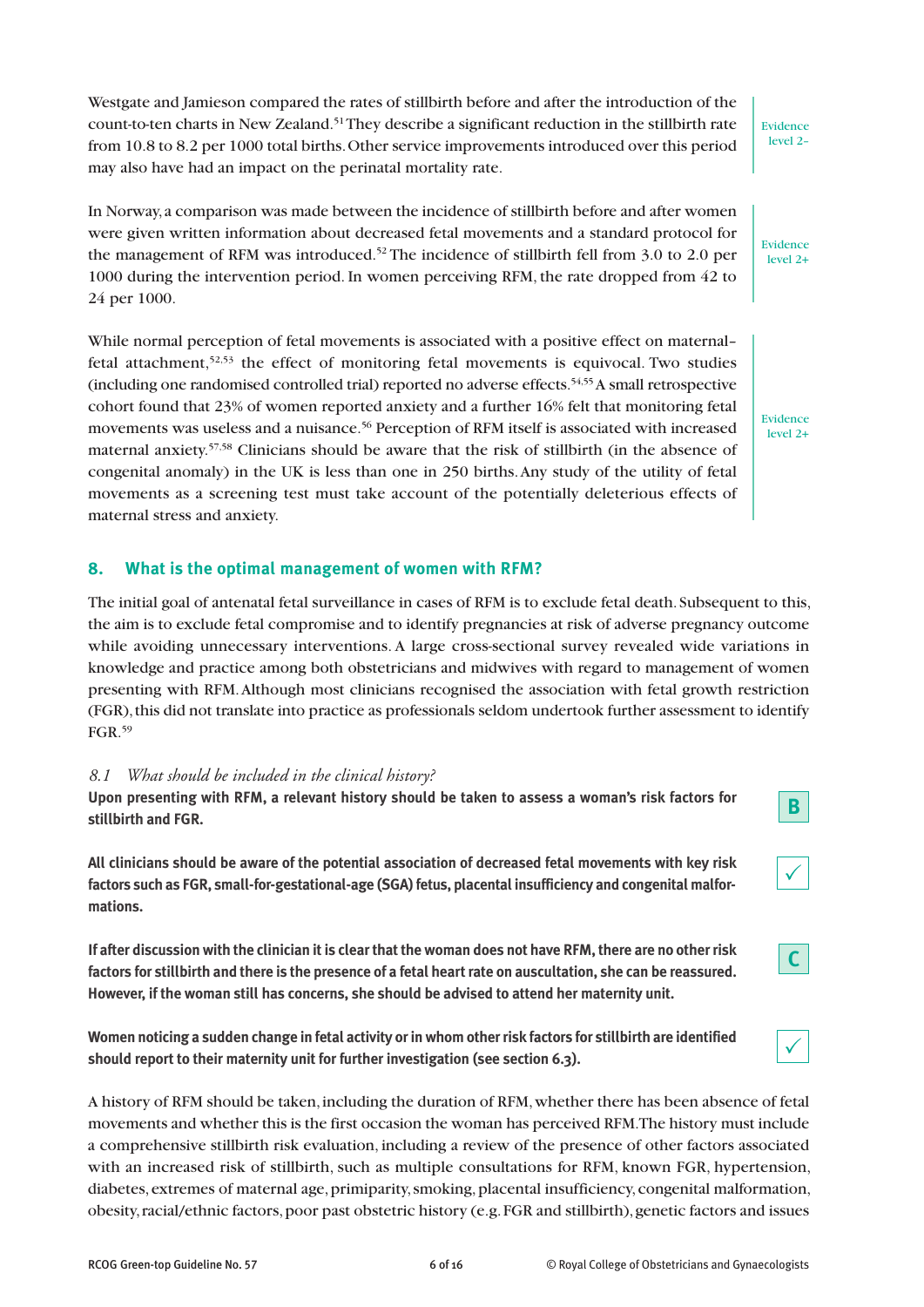with access to care. Clinicians should be aware that a woman's risk status is fluid throughout pregnancy and that women should be transferred from low-risk to high-risk care programmes if complications occur. $^{60}$ If after discussion with the clinician it is clear that the woman does not have RFM,in the absence of further risk factors and the presence of a normal fetal heart rate on auscultation,there should be no need to follow up with further investigations.

#### *8.2 What should be covered in the clinical examination?*

If a woman presents with RFM in the community setting with no facility to auscultate the fetal heart, she **should be referred immediately to her maternity unit for auscultation.**

**When a woman presents with RFM in the community or hospital setting, an attempt should be made to auscultate the fetal heart using a handheld Doppler device to exclude fetal death.**

**Clinical assessment of a woman with RFM should include assessment of fetal size with the aim of detecting SGA fetuses.**

The key priority when a woman presents with RFM is to confirm fetal viability. In most cases, a handheld Doppler device will confirm the presence of the fetal heart beat.This should be available in the majority of community settings in which a pregnant woman would be seen by a midwife or general practitioner.The fetal heart beat needs to be differentiated from the maternal heart beat.This is easily done in most cases by noting the difference between the fetal heart rate and the maternal pulse rate. If the presence of a fetal heart beat is not confirmed, immediate referral for ultrasound scan assessment of fetal cardiac activity must be undertaken. If the encounter with the woman has been over the telephone and there is thus no additional reassurance of auscultation of the fetal heart, the woman should be advised to report for further assessment.

Methods employed to detect SGA fetuses include abdominal palpation, measurement of symphysis-fundal height and ultrasound biometry.The RCOG guidelines on the investigation and management of the SGA fetus recommend use of a customised fundal height chart. <sup>61</sup> Consideration should be given to the judicious use of ultrasound to assess fetal size in women in whom clinical assessment is likely to be less accurate, for example those with a raised body mass index. As pre-eclampsia is also associated with placental dysfunction, it is prudent to measure blood pressure and test urine for proteinuria in women with RFM.

#### *8.3 What is the role of CTG?*

**After fetal viability has been confirmed and history confirms a decrease in fetal movements, arrangements should be made forthe woman to have a CTG to exclude fetal compromise ifthe pregnancy is over 28+0weeks of gestation.**

CTG monitoring of the fetal heart rate, initially for at least 20 minutes, provides an easily accessible means of detecting fetal compromise.The presence of a normal fetal heart rate pattern (i.e. showing accelerations of fetal heart rate coinciding with fetal movements) is indicative of a healthy fetus with a properly functioning autonomic nervous system. Interpretation of the CTG fetal heart rate pattern is assisted by adopting the National Institute for Health and Clinical Excellence classification of fetal heart rate patterns. 62The fetal heart rate accelerates with 92-97% of all gross body movements felt by the mother.<sup>63,64</sup> Computer systems for interpretation of CTG provide objective data, reduce intra- and inter-observer variation and are more accurate than clinical experts in predicting umbilical acidosis and depressed Apgar scores. However,further evaluation of this technology is required before clinical recommendations can be made. 65

Evidence level 2+

**B**

**B**

 $\checkmark$ 

**B**

Evidence level 3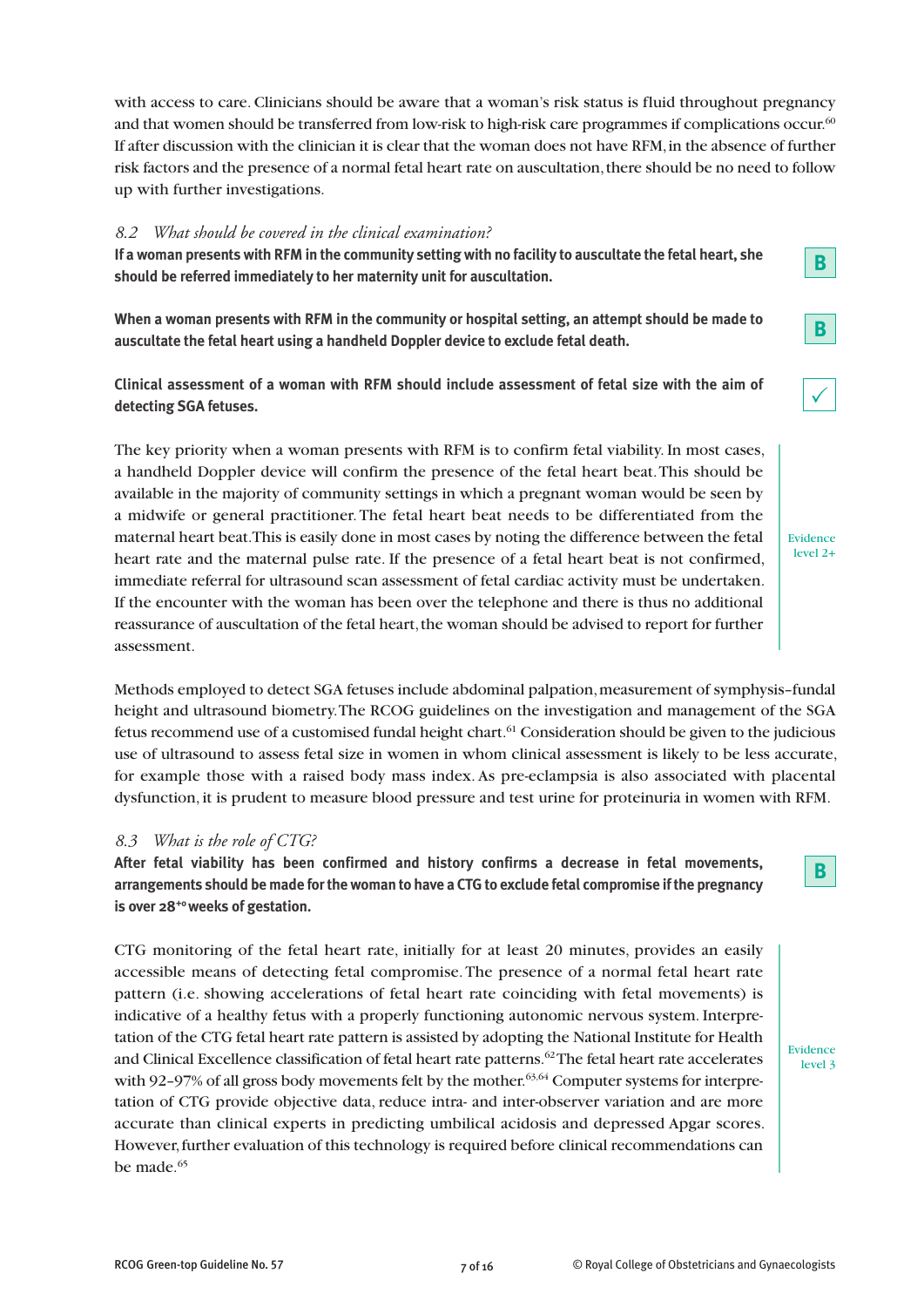Several studies have concluded that if the term fetus does not experience a fetal heart rate acceleration for more than 80 minutes, fetal compromise is likely to be present. $^{66-68}$  However, a systematic review in the Cochrane Database of Systematic Reviews did not confirm or refute any benefits of routine CTG monitoring of 'at risk' pregnancies. <sup>69</sup> The authors acknowledged several limitations, including limited numbers of women (four trials and 1588 women) and serious methodological concerns, such as the fact that the trials were conducted in the early 1980s when CTG monitoring was just being introduced into routine clinical practice.

In a Norwegian study of 3014 women who presented with RFM,a CTG was performed in 97.5% of cases, with an abnormality such as FGR, fetal distress, oligohydramnios or malformations detected in 3.2% of cases. <sup>58</sup> In a different observational study of women presenting with RFM who had an initial CTG and an ultrasound scan,21% had an abnormality detected that required action and 4.4% were admitted for immediate delivery. <sup>70</sup> Another study showed that stillbirth rates (corrected for lethal congenital anomalies) after a reactive or non-reactive CTG were 1.9 and 26 per 1000 births, respectively.<sup>71</sup> Lastly, a relatively small study reported that 56% of women with a high-risk pregnancy who reported RFM had an abnormal CTG.This was associated with an unfavourable perinatal outcome in nine out of ten cases. $^{40}$ 

#### *8.4 What is the role of ultrasound scanning?*

**Ultrasound scan assessment should be undertaken as part ofthe preliminary investigations of a woman presenting with RFM after 28+0 weeks of gestation if the perception of RFM persists despite a normal CTG or if there are any additional risk factors for FGR/stillbirth.**

**If an ultrasound scan assessment is deemed necessary, it should be performed when the service is next available – preferably within 24 hours.**

**Ultrasound scan assessment should include the assessment of abdominal circumference and/or estimated fetal weight to detect the SGA fetus, and the assessment of amniotic fluid volume.**

**Ultrasound should include assessment of fetal morphology if this has not previously been performed and the woman has no objection to this being carried out.**

There are no randomised controlled trials of ultrasound scan versus no ultrasound scan in women with RFM.Froen et al.conducted a prospective population-based cohort study of 46 132 births in eastern Norway and Bergen over a 17-month period from 2006 to 2007. <sup>57</sup> In the prospective cohort of 3014 women presenting with RFM,ultrasound scanning was performed in 94% of cases and detection of an abnormality such as FGR, reduced amniotic fluid volume and abnormal fetal morphology or Doppler of the umbilical artery was reported in 11.6% of cases.Umbilical artery Doppler alone did not provide uniquely valuable information in any case.

In a recent quality improvement programme in Norway, a prospective 'before and after'study design was used to evaluate the combined impact of providing women with information on RFM and clinicians with clinical practice guidelines. $^{13,34,72}$  After an initial period of study (n=19 407),an investigation protocol of CTG and ultrasound scan was introduced in the management of women with RFM  $(n=46 \ 143)$ . The guideline recommended that both investigations be performed within 2 hours if women reported no fetal movements, and within 12 hours if they reported RFM.The ultrasound scan was conducted to assess amniotic fluid volume,fetal size and fetal anatomy; the addition of Doppler studies to the investigation protocol did not show any additional benefit.There was a significant reduction in all stillbirths from 3.0 to 2.0 per 1000, and from 4.2% to 2.4% of women presenting with RFM.The study reported no increase in the number of preterm births, infants requiring transfer to neonatal care or infants with severe neonatal depression or FGR.There was more than a doubling in the number of ultrasound scans

Evidence level 2–

Evidence level 2+



**B**





Evidence level 2+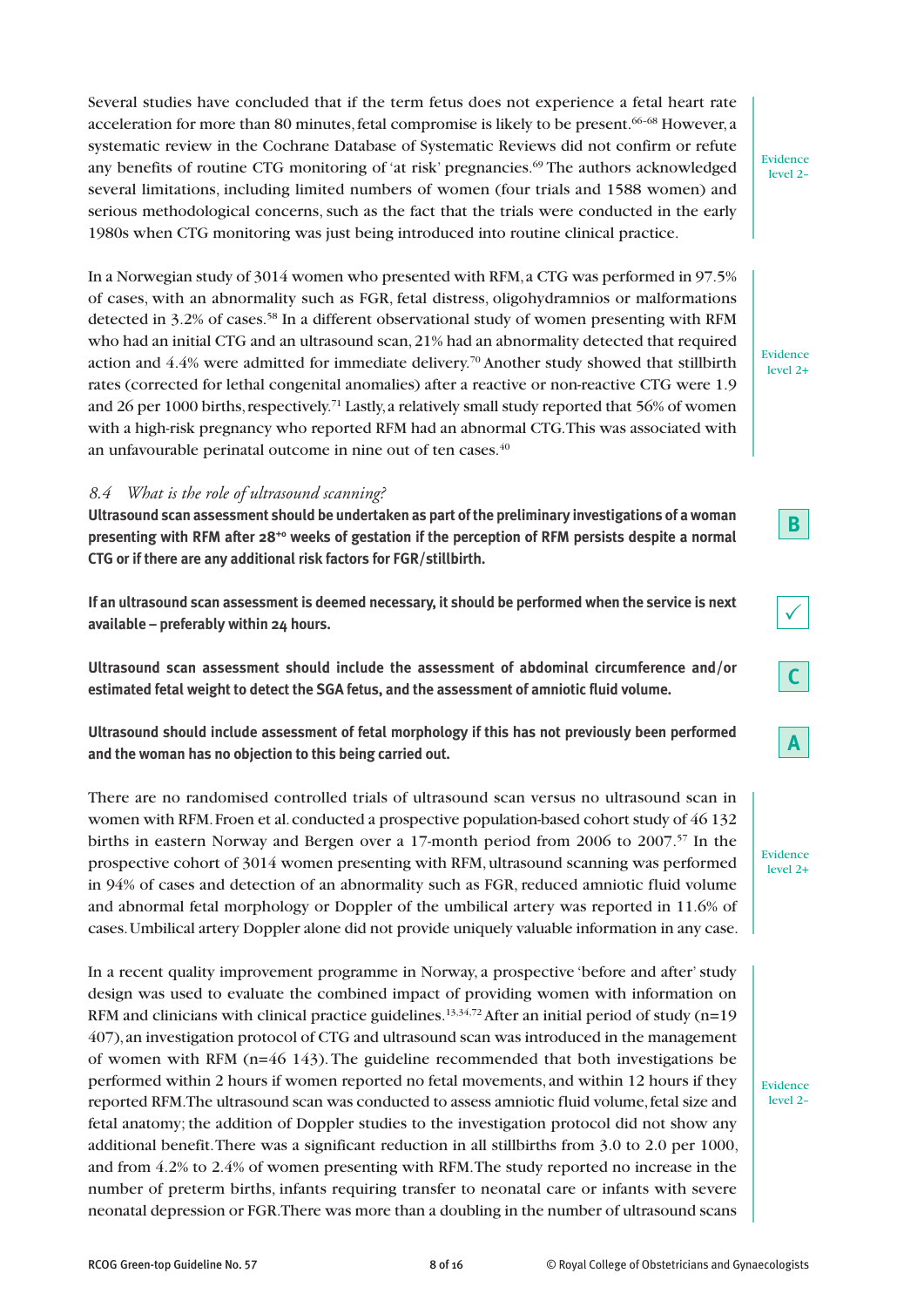(OR 2.64; 95% CI 2.02–3.45), but this seemed to be compensated by a reduction in additional follow-up consultations and admissions for induction of labour.

In a study of 489 women with RFM,Ahn et al. demonstrated that women with RFM but no additional pregnancy risk factors did not require further follow-up once the CTG and the amniotic fluid volume were confirmed to be normal.<sup>73</sup> However, the study found a 3.7 times greater likelihood of diminished amniotic fluid volume on scan in their study population.

#### *8.5 Is there any role for the biophysical profile (BPP)?*

**There may be a role for the selective use of BPP in the management or investigation of RFM.**

The basis of the BPP is the observed association between hypoxia (low levels of oxygen) and alterations of measures of central nervous system performance such as fetal heart rate patterns, fetal movement and fetal tone, which have been observed in both human and animal fetuses. $^{74}$ A systematic review of the use of BPP in women with high-risk pregnancies, including women with RFM, included five poor-quality studies with fewer than 3000 patients.<sup>75</sup> The systematic review concluded that the available evidence from randomised controlled trials does not support the use of BPP as a test of fetal wellbeing in high-risk pregnancies.It should be noted, however, that there is evidence from uncontrolled observational studies that BPP in high-risk women has good negative predictive value; that is, fetal death is rare in women in the presence of a normal BPP. 76

# **9. What is the optimal surveillance method for women who have presented with RFM in whom investigations are normal?**

**Women should be reassured that 70% of pregnancies with a single episode of RFM are uncomplicated.**

**There are no data to support formal fetal movement counting (kick charts) after women have perceived RFM in those who have normal investigations.**

**Women who have normal investigations after one presentation with RFM should be advised to contact their maternity unit if they have another episode of RFM.**

The majority of women (approximately 70%) who perceive a reduction in fetal movements will have a normal outcome to their pregnancy.<sup>77-79</sup>There are no studies of the follow-up of women who have normal investigations. Some practitioners advocate commencing formal fetal movement counting in this situation. <sup>57</sup> There is no evidence to support this strategy. Formal fetal movement counting in this situation is subject to the same difficulties as in the general obstetric population.

In a single retrospective cohort study, perinatal outcome was worse in women who had presented on more than one occasion with RFM. <sup>79</sup> If a woman experiences a further episode of definite RFM, she should be referred for hospital assessment to exclude signs of compromise through the use of CTG and ultrasound, as outlined in section 8.

# **10. What is the optimal management of the woman who presents recurrently with reduced RFM?**

**When a woman recurrently perceives RFM, her case should be reviewed to exclude predisposing causes.**

**When a woman recurrently perceives RFM, ultrasound scan assessment should be undertaken as part of the investigations.**



|--|

Evidence level 2–/+

Evidence level 2–

Evidence level 2–

Evidence level 2–

**B**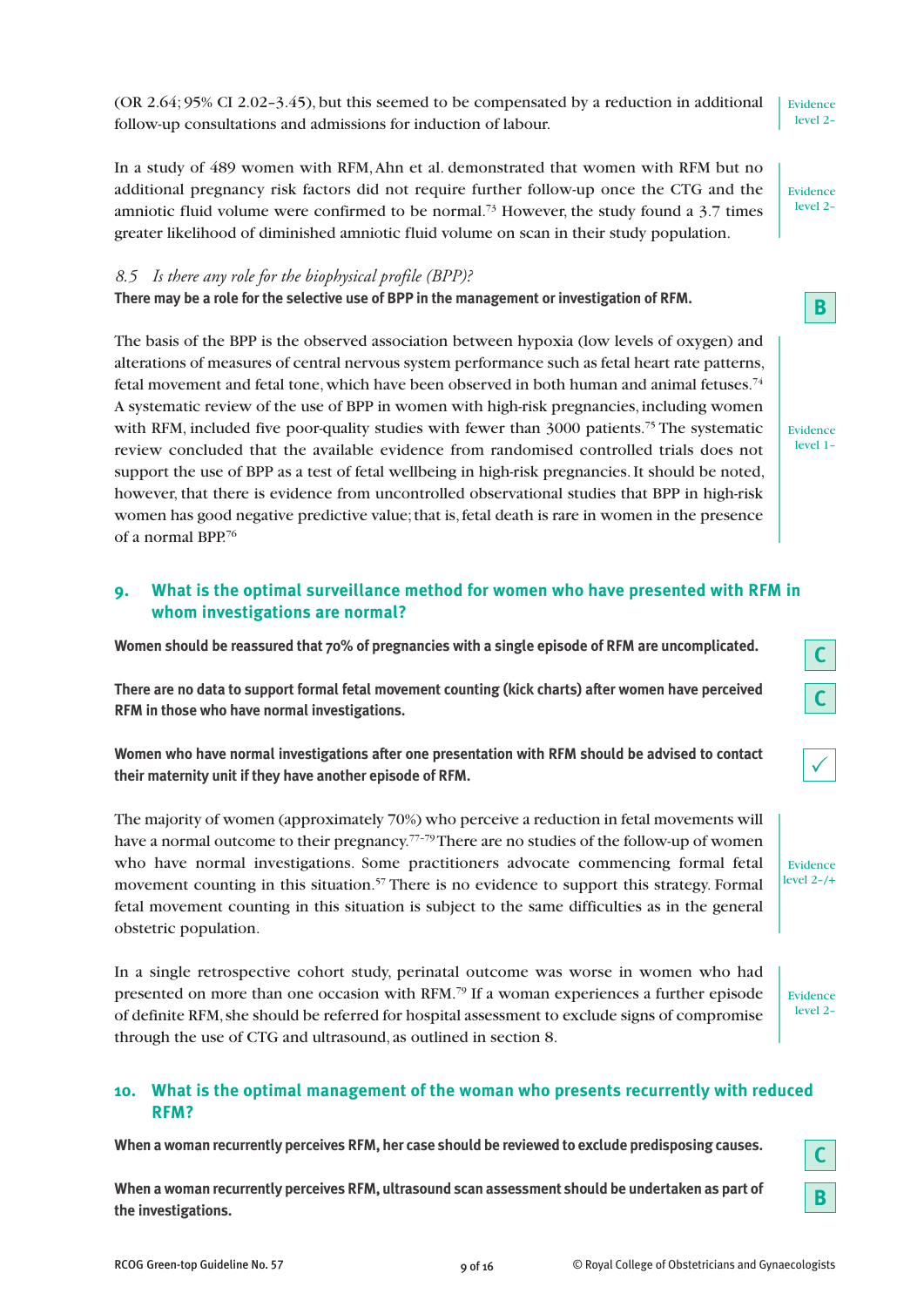**Caregivers should be aware of the increased risk of poor perinatal outcome in women presenting with recurrent RFM.**

Women who present on two or more occasions with RFM are at increased risk of a poor perinatal outcome (stillbirth, FGR or preterm birth) compared with those who attend on only one occasion (OR 1.92; 95% CI 1.21–3.02). <sup>79</sup> There are no studies to determine whether intervention (e.g. delivery or further investigation) alters perinatal morbidity or mortality in women presenting with recurrent RFM. Therefore, the decision whether or not to induce labour at term in a woman who presents recurrently with RFM when the growth, liquor volume and CTG appear normal must be made after careful consultant-led counselling of the pros and cons of induction on an individualised basis.

# **11. What is the optimal management of RFM before 24+0 weeks of gestation?**

If a woman presents with RFM prior to 24<sup>+0</sup> weeks of gestation, the presence of a fetal heartbeat should **be confirmed by auscultation with a Doppler handheld device.**

If fetal movements have never been felt by 24 weeks of gestation, referral to a specialist fetal medicine **centre should be considered to look for evidence of fetal neuromuscular conditions.**

There are no studies looking at the outcome of women who present with RFM before  $24^{+0}$  weeks of gestation.While placental insufficiency rarely presents before the first trimester,the fetal heartbeat should be auscultated to exclude fetal demise.There is limited evidence from a number of case reports that women who present having failed to feel fetal movements at all may have a fetus with an underlying neuromuscular condition. 80–84A routine full antenatal check-up should be carried out,including listening to the fetal heart.

#### **12. What is the optimal management of RFM between 24+0 and 28+0 weeks of gestation?**

If a woman presents with RFM between  $24^{+0}$  and  $28^{+0}$  weeks of gestation, the presence of a fetal heartbeat **should be confirmed by auscultation with a Doppler handheld device.**

There are no studies looking at the outcome of women who present with RFM between  $24^{+0}$  and  $28^{+0}$ weeks of gestation.The fetal heartbeat should be confirmed to check fetal viability. History must include a comprehensive stillbirth risk evaluation, including a review of the presence of other risk factors associated with an increased risk of stillbirth.Clinicians should be aware that placental insufficiency may present at this gestation.There is no evidence to recommend the routine use of CTG surveillance in this group. If there is clinical suspicion of FGR, consideration should be given to the need for ultrasound assessment.There is no evidence on which to recommend the routine use of ultrasound assessment in this group.

#### **13. What should we document in the maternal records?**

It is important that full details of assessment and management are documented. It is also important to record the advice given about follow-up and when/where to present if a further episode of RFM is perceived.Accurate record keeping is needed in sufficient detail to ensure that the consultation and outcome can be easily audited and continuity of care provided.

# **14. Suggested audit topics**

- **●** Existence of a guideline on RFM.
- **●** Percentage of women over 28+0 weeks of gestation in whom history confirms RFM having a CTG to exclude fetal compromise.



level 2–

 $\checkmark$ 

 $\checkmark$ 

Evidence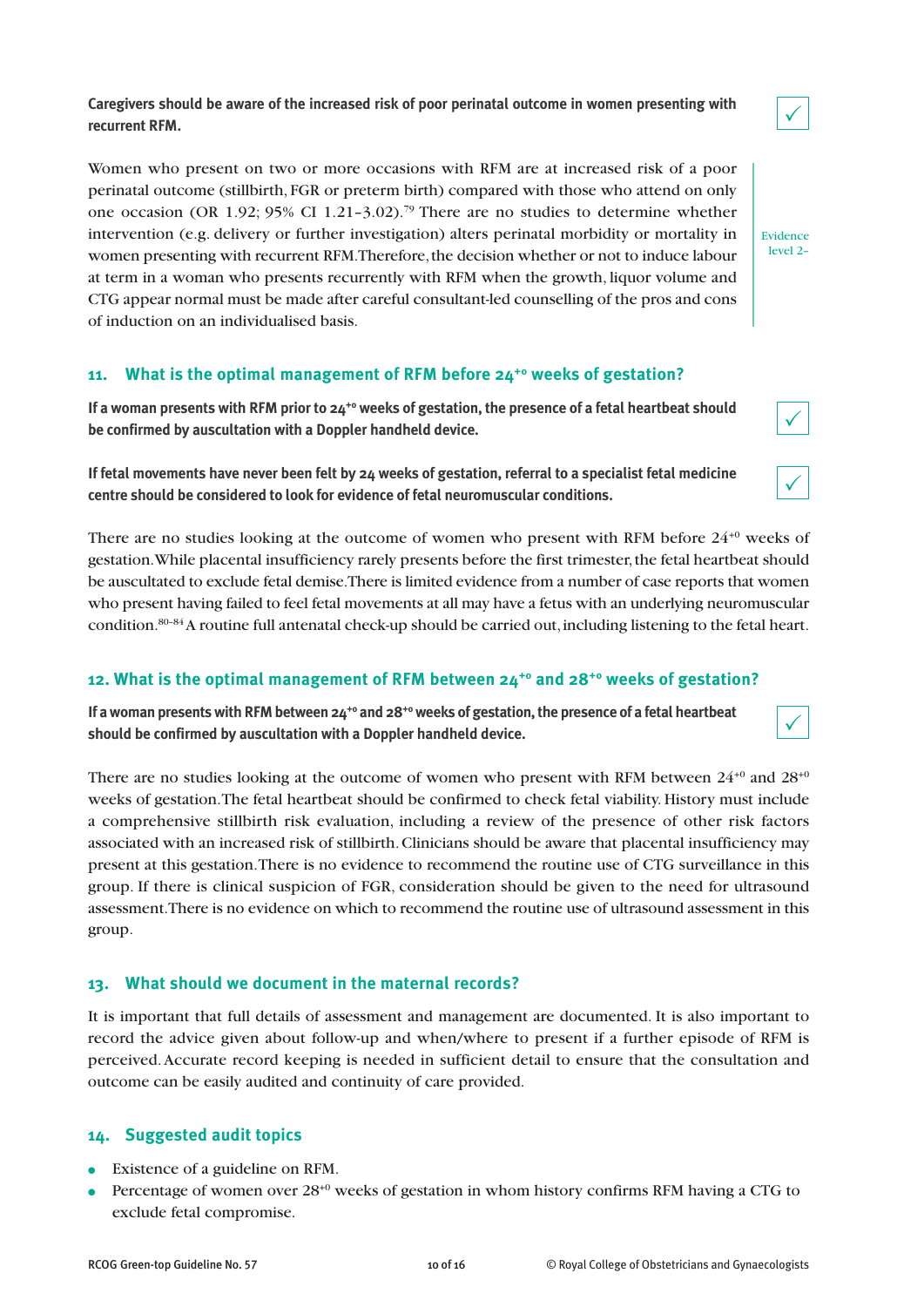- **●** Percentage of women having ultrasound scan assessment as part of the preliminary investigation of women presenting with confirmed RFM if the perception of RFM persists despite a normal CTG or if there are any additional risk factors for FGR/stillbirth.
- **●** Percentage of women presenting with recurrent RFM referred for a growth scan and liquor volume assessment.

#### **References**

- 1. Marsál K.Ultrasonic assessment of fetal activity.*Clin Obstet Gynaecol* 1983;10:541–63.
- 2. Rayburn WF. Fetal body movement monitoring. *Obstet Gynecol Clin North Am* 1990;17:95–110.
- 3. Neldam S. Fetal movements as an indicator of fetal well-being. *Dan Med Bull* 1983;30:274–8.
- 4. Grant A, Elbourne D,Valentin L,Alexander S.Routine formal fetal movement counting and risk of antepartum late death in normally formed singletons. *Lancet* 1989;2:345–9.
- 5. Harrington K, Thompson O, Jordan L, Page J, Carpenter RG, Campbell S.Obstetric outcome in women who present with a reduction in fetal movements in the third trimester of pregnancy.*J Perinat Med* 1998;26:77–82.
- 6. Efkarpidis S,Alexopoulos E,Kean L, Liu D, FayT.Case-control study of factors associated with intrauterine fetal deaths. *MedGenMed* 2004;6:53.
- 7. Fossen D, Silberg IE. Perinatal deaths in the county of Ostfold 1989–97. *Tidsskr Nor Laegeforen* 1999;119:1272–5.Article in Norwegian.
- 8. Saastad E,Vangen S, Frøen JF. Suboptimal care in stillbirths a retrospective audit study.*Acta Obstet Gynecol Scand* 2007;86:444–50.
- 9. Natale R, Nasello-Paterson C,Turliuk R. Longitudinal measurements of fetal breathing, body movements, heart rate, and heart rate accelerations and decelerations at 24 to 32 weeks of gestation.*Am J Obstet Gynecol* 1985;151:256–63.
- 10. Eller DP, Stramm SL, Newman RB.The effect of maternal intravenous glucose administration on fetal activity. *Am J Obstet Gynecol* 1992;167:1071–4.
- 11. D'Elia A, Pighetti M, Moccia G, Santangelo N. Spontaneous motor activity in normal fetuses. *Early Hum Dev* 2001;65:139–47.
- 12. Cito G, Luisi S, Mezzesimi A,Cavicchioli C,Calonaci G, Petraglia F. Maternal position during non-stress test and fetal heart rate patterns. *Acta Obstet Gynecol Scand* 2005;84:335–8.
- 13. Tveit JV, Saastad E, Bordahl PE, Stray-Pedersen B, Frøen JF.The epidemiology of decreased fetal movements. Proceedings of the Norwegian Perinatal Society Conference. Oslo, Norway; 2006.
- 14. Patrick J, Fetherston W,Vick H,Voegelin R. Human fetal breathing movements and gross fetal body movements at weeks 34 to 35 of gestation.*Am J Obstet Gynecol* 1978;130:693–9.
- 15. Minors DS,Waterhouse JM.The effect of maternal posture, meals and time of day on fetal movements.*Br J Obstet Gynaecol* 1979;86:717–23.
- 16. Patrick J,Campbell K,Carmichael L, Natale R,Richardson B. Patterns of gross fetal body movements over 24-hour observation intervals during the last 10 weeks of pregnancy. *Am J Obstet Gynecol* 1982;142:363–71.
- 17. MooreTR, Piacquadio K.A prospective evaluation of fetal movement screening to reduce the incidence of antepartum fetal death.*Am J Obstet Gynecol* 1989;160:1075–80.
- 18. Velazquez MD,Rayburn WF.Antenatal evaluation of the fetus using fetal movement monitoring.*Clin Obstet Gynecol* 2002;45:993–1004.
- 19. JohnsonTR,Jordan ET, Paine LL. Doppler recordings of fetal movement:II.Comparison with maternal perception. *Obstet Gynecol* 1990;76:42–3.
- 20. JohnsonTR. Maternal perception and Doppler detection of fetal movement.*Clin Perinatol* 1994;21:765–77.
- 21. Neldam S, Jessen P. Fetal movements registered by the pregnant woman correlated to retrospective estimations of fetal movements from cardiotocographic tracings.*Am J Obstet Gynecol* 1980;136:1051–4.
- 22. Richardson BS,O'Grady JP,Olsen GD. Fetal breathing movements and the response to carbon dioxide in patients on methadone maintenance.*Am J Obstet Gynecol* 1984;150:400–5.
- 23. Castillo RA, Devoe LD,Ruedrich DA, Gardner P.The effects of acute alcohol intoxication on biophysical activities: a case report.*Am J Obstet Gynecol* 1989;160:692–3.
- 24. Robertson SS, Dierker LJ. Fetal cyclic motor activity in diabetic pregnancies: sensitivity to maternal blood glucose. *Dev Psychobiol* 2003;42:9–16.
- 25. Zisser H,Jovanovic L,Thorsell A,Kupperman A,Taylor LJ, Ospina P, et al. The fidgety fetus hypothesis: fetal activity is an additional variable in determining birth weight of offspring of women with diabetes. *Diabetes Care* 2006;29:63–7.
- 26. Manning F,Wyn Pugh E, Boddy K. Effect of cigarette smoking on fetal breathing movements in normal pregnancies. *Br Med J* 1975;1:552–3.
- 27. Ritchie K.The fetal response to changes in the composition of maternal inspired air in human pregnancy. *Semin Perinatol* 1980;4:295–9.
- 28. Magee LA, Dawes GS, Moulden M, Redman CW. A randomised controlled comparison of betamethasone with dexamethasone: effects on the antenatal fetal heart rate. *Br J Obstet Gynaecol* 1997;104:1233–8.
- 29. Mulder EJ, Derks JB,Visser GH.Antenatal corticosteroid therapy and fetal behaviour: a randomised study of the effects of betamethasone and dexamethasone.*Br J Obstet Gynaecol* 1997;104:1239–47.
- 30. Jackson JR,Kleeman S, Doerzbacher M, Lambers DS.The effect of glucocorticosteroid administration on fetal movements and biophysical profile scores in normal pregnancies.*J Matern Fetal Neonatal Med* 2003;13:50–3.
- 31. Christensen FC,Rayburn WF. Fetal movement counts. *Obstet Gynecol Clin North Am* 1999;26:607–21.
- 32. Visser GH, Laurini RN, de Vries JI, Bekedam DJ, Prechtl HF. Abnormal motor behaviour in anencephalic fetuses. *Early Hum Dev* 1985;12:173–82.
- 33. BaskettTF, Liston RM. Fetal movement monitoring: clinical application.*Clin Perinatol* 1989;16:613–25.
- 34. Tveit JV, Saastad E, Stray-Pedersen B, Børdahl PE, Flenady V, Fretts R, et al. Reduction of late stillbirth with the introduction of fetal movement information and guidelines –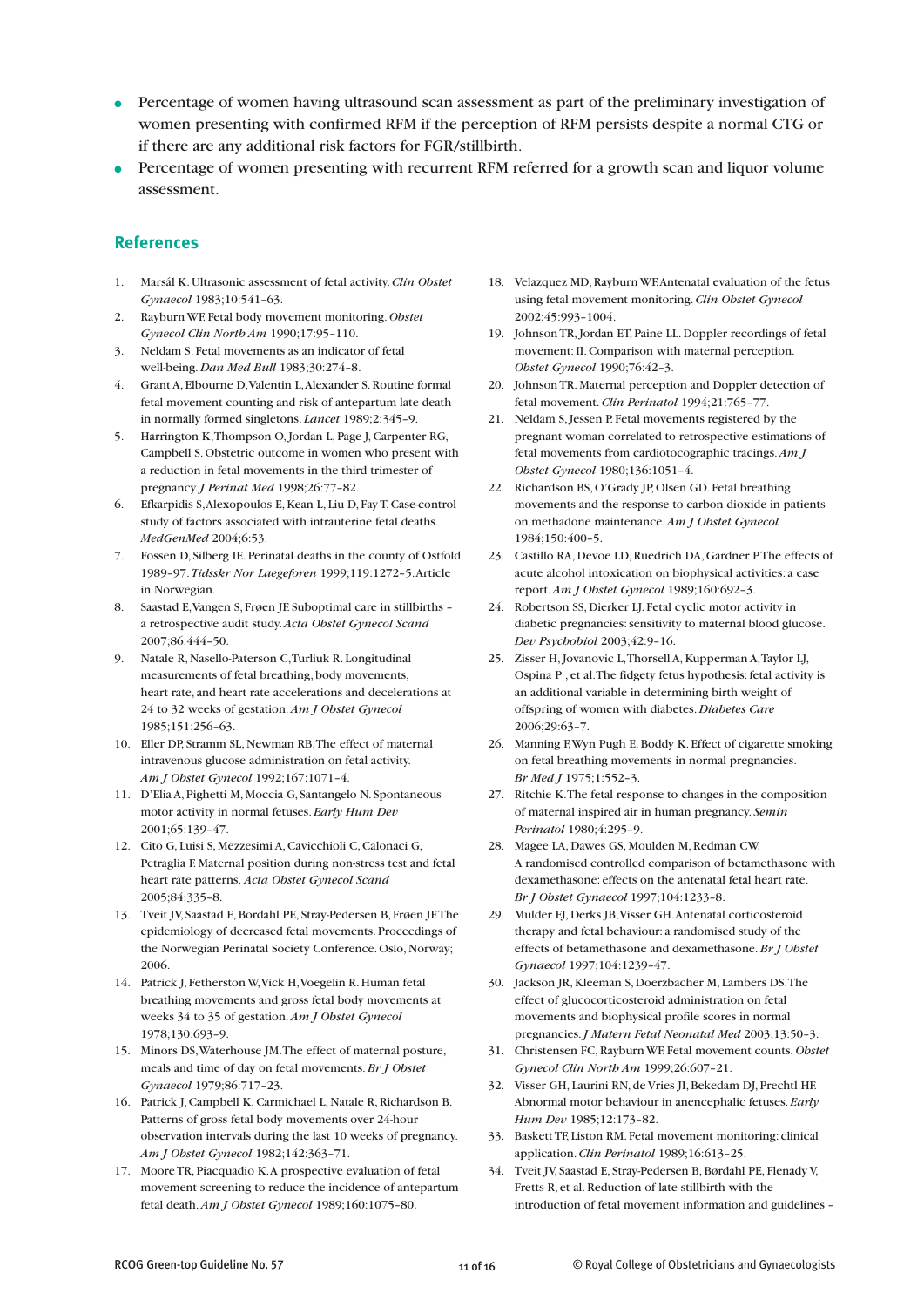a clinical quality improvement.*BMC Pregnancy Childbirth* 2009;9:32. Erratum in:*BMC Pregnancy Childbirth* 2010;10:49.

- 35. Kean LH, Suwanrath C, Gargari SS, Sahota DS,James DK.A comparison of fetal behaviour in breech and cephalic presentations at term.*Br J Obstet Gynaecol* 1999;106:1209–13.
- 36. Fisher ML.Reduced fetal movements: a research-based project.*Br J Midwifery* 1999;7:733–7.
- 37. Gettinger A,Roberts AB,Campbell S.Comparison between subjective and ultrasound assessments of fetal movement. *Br Med J* 1978;2:88–90.
- 38. Hertogs K,Roberts AB,Cooper D, Griffin DR,Campbell S. Maternal perception of fetal motor activity. *Br Med J* 1979;2:1183–5.
- 39. Neldam S. Fetal movements as an indicator of fetal wellbeing. *Lancet* 1980;315:1222–4.
- 40. Rayburn WF.Clinical significance of perceptible fetal motion. *Am J Obstet Gynecol* 1980;138:210–2.
- 41. Sorokin Y, Pillay S, Dierker LJ, Hertz RH, Rosen MG.A comparison between maternal, tocodynamometric, and realtime ultrasonographic assessments of fetal movement. *Am J Obstet Gynecol* 1981;140:456–60.
- 42. Schmidt W,Cseh I, Hara K,Kubli F. Maternal perception of fetal movements and real-time ultrasound findings. *J Perinat Med* 1984;12:313–8.
- 43. Valentin L, Marsál K, Lindström K.Recording of foetal movements: a comparison of three methods. *J Med Eng Technol* 1986;10:239–47.
- 44. Besinger RE,JohnsonTR. Doppler recording of fetal movement: clinical correlation with real-time ultrasound. *Obstet Gynecol* 1989;74:277–80.
- 45. Lowery CL,Russell WA Jr, Baggot PJ,Wilson JD,Walls RC, Bentz LS, et al.Time quantified detection of fetal movements using a new fetal movement algorithm.*Am J Perinatol*  $1997:14:7-12$ .
- 46. MelendezTD,Rayburn WF, Smith CV.Characterization of fetal body movement recorded by the Hewlett-Packard M-1350-A fetal monitor.*Am J Obstet Gynecol* 1992;167:700–2.
- 47. Pearson JF,Weaver JB. Fetal activity and fetal wellbeing: an evaluation.*Br Med J* 1976;1:1305–7.
- 48. Heazell AE, Frøen JF. Methods of fetal movement counting and the detection of fetal compromise.*J Obstet Gynaecol* 2008;28:147–54.
- 49. Roethlisberger FJ, Dickson WJ. *Management and the worker. An account of a research program conducted by the Western electric company, Hawthorne works, Chicago*. Cambridge, MA: Harvard University Press; 1939.
- 50. Elbourne D, Grant A. Study results vary in count-to-10 method of fetal movement screening.*Am J Obstet Gynecol* 1990;163:264–5.
- 51. Westgate J,Jamieson M. Stillbirths and fetal movements. *N Z Med J* 1986;99:114–6.
- 52. Lerum CW, LoBiondo-Wood G.The relationship of maternal age, quickening, and physical symptoms of pregnancy to the development of maternal-fetal attachment.*Birth* 1989;16:13–7.
- 53. Liston RM, Bloom K,Zimmer P.The psychological effects of counting fetal movements.*Birth* 1994;21:135–40.
- 54. Mikhail MS, Freda MC, Merkatz RB, Polizzotto R, Mazloom E, Merkatz IR.The effect of fetal movement counting on maternal attachment to fetus.*Am J Obstet Gynecol* 1991;165:988–91.
- 55. Smith CV, Davis SA,Rayburn WF. Patients' acceptance of monitoring fetal movement.A randomized comparison of charting techniques.*J Reprod Med* 1992;37:144–6.
- 56. Draper J, Field S,Thomas H, Hare MJ.Womens' views on keeping fetal movement charts.*Br J Obstet Gynaecol* 1986;93:334–8.
- 57. Frøen JF,Tveit JV, Saastad E, Børdahl PE, Stray-Pedersen B, Heazell AE, et al. Management of decreased fetal movements. *Semin Perinatol* 2008;32:307–11.
- 58. Saastad E,AhlborgT, Frøen JF. Low maternal awareness of fetal movement is associated with small for gestational age infants.*J Midwifery Womens Health* 2008;53:345–52.
- 59. Heazell AE, Green M,Wright C, Flenady V, Frøen JF. Midwives' and obstetricians' knowledge and management of women presenting with decreased fetal movements.*Acta Obstet Gynecol Scand* 2008;87:331–9.
- 60. Confidential Enquiry into Stillbirths and Deaths in Infancy (CESDI). 8th Annual Report. London: Maternal and Child Health Research Consortium; 2001.
- 61. Royal College of Obstetricians and Gynaecologists. Greentop Guideline No. 31: *The Investigation and Management of the Small-for-gestational-age Fetus*. London:RCOG; 2002 [http://www.rcog.org.uk/files/rcog-corp/uploadedfiles/GT31SmallGestationalAgeFetus.pdf].
- 62. National Collaborating Centre for Women's and Children's Health.*Intrapartum care.Care of healthy women and their babies during childbirth*. London:RCOG Press; 2007 [http://www.nice.org.uk/nicemedia/pdf/CG55FullGuideline. pdf].
- 63. Rabinowitz R, Persitz E, Sadovsky E.The relation between fetal heart rate accelerations and fetal movements. *Obstet Gynecol* 1983;61:16–8.
- 64. Patrick J,Carmichael L,Chess L, Staples C.Accelerations of the human fetal heart rate at 38 to 40 weeks' gestational age. *Am J Obstet Gynecol* 1984;148:35–41.
- 65. Grivell RM,Alfirevic Z, Gyte GM, Devane D.Antenatal cardiotocography for fetal assessment.*Cochrane Database Syst Rev* 2010;(1):CD007863.
- 66. Lee CY, Drukker B.The nonstress test for the antepartum assessment of fetal reserve.*Am J Obstet Gynecol* 1979;134:460–70.
- 67. Brown R, Patrick J.The non-stress test: how long is enough? *Am J Obstet Gynecol* 1981;141:646–51.
- 68. Leveno KJ,Williams ML, DePalma RT,Whalley PJ. Perinatal outcome in the absence of antepartum fetal heart rate acceleration. *Obstet Gynecol* 1983;61:347–55.
- 69. Pattison N, McCowan L.Cardiotocography for antepartum fetal assessment.*Cochrane Database Syst Rev* 2000;(2):CD001068.
- 70. Whitty JE, Garfinkel DA, Divon MY. Maternal perception of decreased fetal movement as an indication for antepartum testing in a low-risk population.*Am J Obstet Gynecol* 1991;165:1084–8.
- 71. Freeman RK,Anderson G, Dorchester W.A prospective multiinstitutional study of antepartum fetal heart rate monitoring. I.Risk of perinatal mortality and morbidity according to antepartum fetal heart rate test results. *Am J Obstet Gynecol* 1982;143:771–7.
- 72. Saastad E,Tveit JV.Uniform information on fetal activity is associated with reduction of stillbirth rates among primiparous mothers:An intervention study from Norway. International Stillbirth Alliance Annual Conference; 2007.
- 73. Ahn MO, Phelan JP, Smith CV, Jacobs N, Rutherford SE. Antepartum fetal surveillance in the patient with decreased fetal movement.*Am J Obstet Gynecol* 1987;157:860–4.
- 74. Manning FA, Lange IR, Morrison I, Harman CR. Fetal biophysical profile score and the nonstress test: a comparative trial. *Obstet Gynecol* 1984;64:326–31.
- 75. Lalor JG, Fawole B,Alfirevic Z, Devane D. Biophysical profile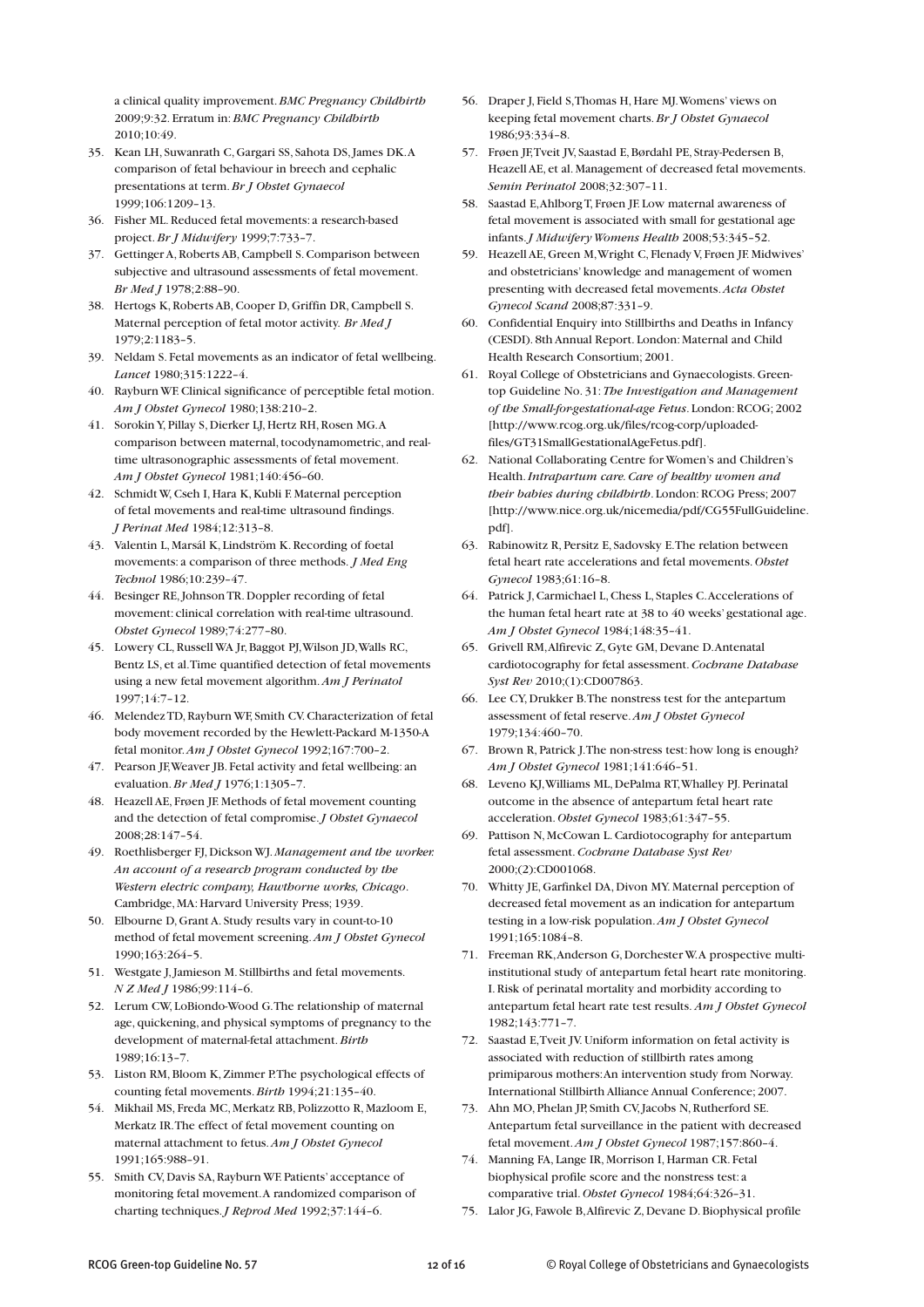for fetal assessment in high risk pregnancies.*Cochrane Database Syst Rev* 2008;(1):CD000038.

- 76. Dayal AK, Manning FA, Berck DJ, Mussalli GM,Avila C, Harman CR, et al. Fetal death after normal biophysical profile score:An eighteen-year experience.*Am J Obstet Gynecol* 1999;181:1231–6.
- 77. Heazell AE, Sumathi GM, Bhatti NR.What investigation is appropriate following maternal perception of reduced fetal movements? *J Obstet Gynaecol* 2005;25:648–50.
- 78. Sinha D, Sharma A, Nallaswamy V,Jayagopal N, Bhatti N. Obstetric outcome in women complaining of reduced fetal movements. *J Obstet Gynaecol* 2007;27:41–3.
- 79. O'Sullivan O, Stephen G, Martindale E, Heazell AE. Predicting poor perinatal outcome in women who present with decreased fetal movements.*J Obstet Gynaecol* 2009;29:705–10.
- 80. Rayburn WF, Barr M.Activity patterns in malformed fetuses. *Am J Obstet Gynecol* 1982;142:1045–8.
- 81. Stoll C, Ehret-Mentre MC,Treisser A,Tranchant C. Prenatal diagnosis of congenital myasthenia with arthrogryposis in a myasthenic mother.*Prenat Diagn* 1991;11:17–22.
- 82. Hoffmann R, Lohner M, Böhm N, Leititis J, Helwig H. Restrictive dermopathy: a lethal congenital skin disorder. *Eur J Pediatr* 1993;152:95–8.
- 83. Hsu CD, FengTI,CrawfordTO,JohnsonTR.Unusual fetal movement in congenital myotonic dystrophy. *Fetal Diagn Ther* 1993;8:200–2.
- 84. Chen H, Blackburn WR,Wertelecki W. Fetal akinesia and multiple perinatal fractures.*Am J Med Genet* 1995;55:472–7.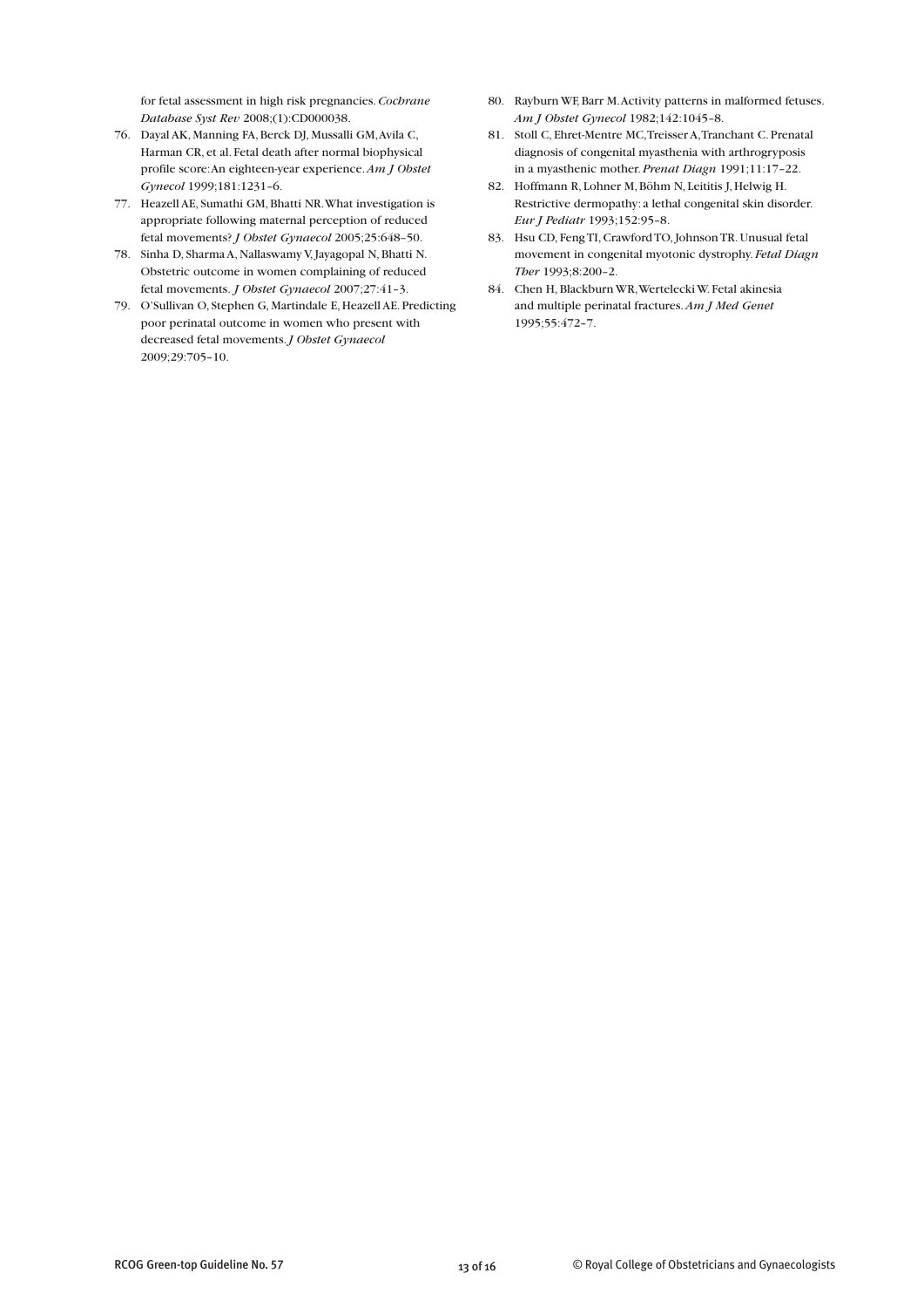# **Appendix 1**

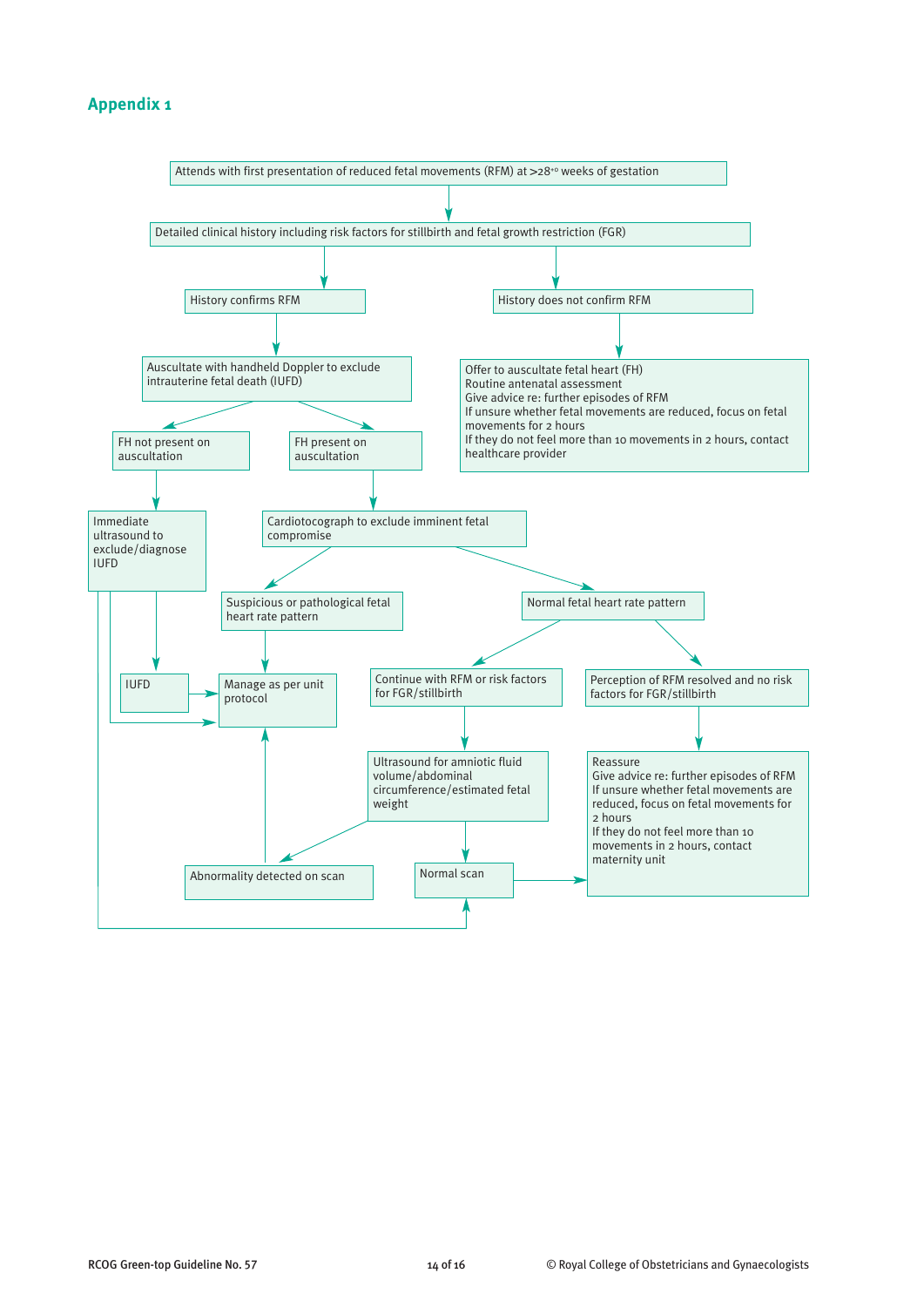# **Appendix 2**

Clinical guidelines are:'systematically developed statements which assist clinicians and patients in making decisions about appropriate treatment for specific conditions'.Each guideline is systematically developed using a standardised methodology.Exact details of this process can be found in Clinical GovernanceAdvice No.1:*Development of RCOG Green-Top Guidelines* (available on the RCOG website at http://www.rcog. org.uk/womens-health/clinical-guidance/development-rcog-green-top-guidelines-policies-and-processes). These recommendations are not intended to dictate an exclusive course of management or treatment. They must be evaluated with reference to individual patient needs,resources and limitations unique to the institution and variations in local populations.It is hoped that this process of local ownership will help to incorporate these guidelines into routine practice. Attention is drawn to areas of clinical uncertainty where further research may be indicated.

The evidence used in this guideline was graded using the scheme below and the recommendations formulated in a similar fashion with a standardised grading scheme.

| <b>Classification of evidence levels</b>                                                                                                                    | <b>Grades of recommendations</b>                                                                    |  |
|-------------------------------------------------------------------------------------------------------------------------------------------------------------|-----------------------------------------------------------------------------------------------------|--|
| 1++ High-quality meta-analyses, systematic                                                                                                                  | At least one meta-analysis, systematic review or                                                    |  |
| reviews of randomised controlled trials                                                                                                                     | A                                                                                                   |  |
| or randomised controlled trials with a                                                                                                                      | randomised controlled trial rated as 1++ and                                                        |  |
| very low risk of bias                                                                                                                                       | directly applicable to the target population; or                                                    |  |
| $1+$                                                                                                                                                        | A systematic review of randomised controlled                                                        |  |
| Well-conducted meta-analyses, systematic                                                                                                                    | trials or a body of evidence consisting                                                             |  |
| reviews of randomised controlled trials                                                                                                                     | principally of studies rated as 1+ directly                                                         |  |
| or randomised controlled trials with a                                                                                                                      | applicable to the target population and                                                             |  |
| low risk of bias                                                                                                                                            | demonstrating overall consistency of results                                                        |  |
| Meta-analyses, systematic reviews of                                                                                                                        | A body of evidence including studies rated as                                                       |  |
| $1 -$                                                                                                                                                       | B.                                                                                                  |  |
| randomised controlled trials or                                                                                                                             | 2++ directly applicable to the target                                                               |  |
| randomised controlled trials with a high                                                                                                                    | population, and demonstrating overall                                                               |  |
| risk of bias                                                                                                                                                | consistency of results; or                                                                          |  |
| 2++ High-quality systematic reviews of case-                                                                                                                | Extrapolated evidence from studies rated as                                                         |  |
| control or cohort studies or high-quality                                                                                                                   | $1++$ or $1+$                                                                                       |  |
| case-control or cohort studies with a                                                                                                                       | A body of evidence including studies rated as                                                       |  |
| very low risk of confounding, bias or                                                                                                                       | $\mathsf{C}$                                                                                        |  |
| chance and a high probability that the                                                                                                                      | 2+ directly applicable to the target population                                                     |  |
| relationship is causal                                                                                                                                      | and demonstrating overall consistency of                                                            |  |
| Well-conducted case-control or cohort                                                                                                                       | results; or                                                                                         |  |
| $2+$                                                                                                                                                        | Extrapolated evidence from studies rated as                                                         |  |
| studies with a low risk of confounding,                                                                                                                     | $2 + +$                                                                                             |  |
| bias or chance and a moderate                                                                                                                               | Evidence level 3 or 4; or                                                                           |  |
| probability that the relationship is causal                                                                                                                 | D                                                                                                   |  |
| Case-control or cohort studies with a<br>$2 -$<br>high risk of confounding, bias or chance<br>and a significant risk that the<br>relationship is not causal | Extrapolated evidence from studies rated as 2+<br><b>Good practice point</b>                        |  |
| Non-analytical studies, e.g. case reports,<br>$\overline{3}$<br>case series<br><b>Expert opinion</b><br>4                                                   | Recommended best practice based on the<br>clinical experience of the guideline<br>development group |  |